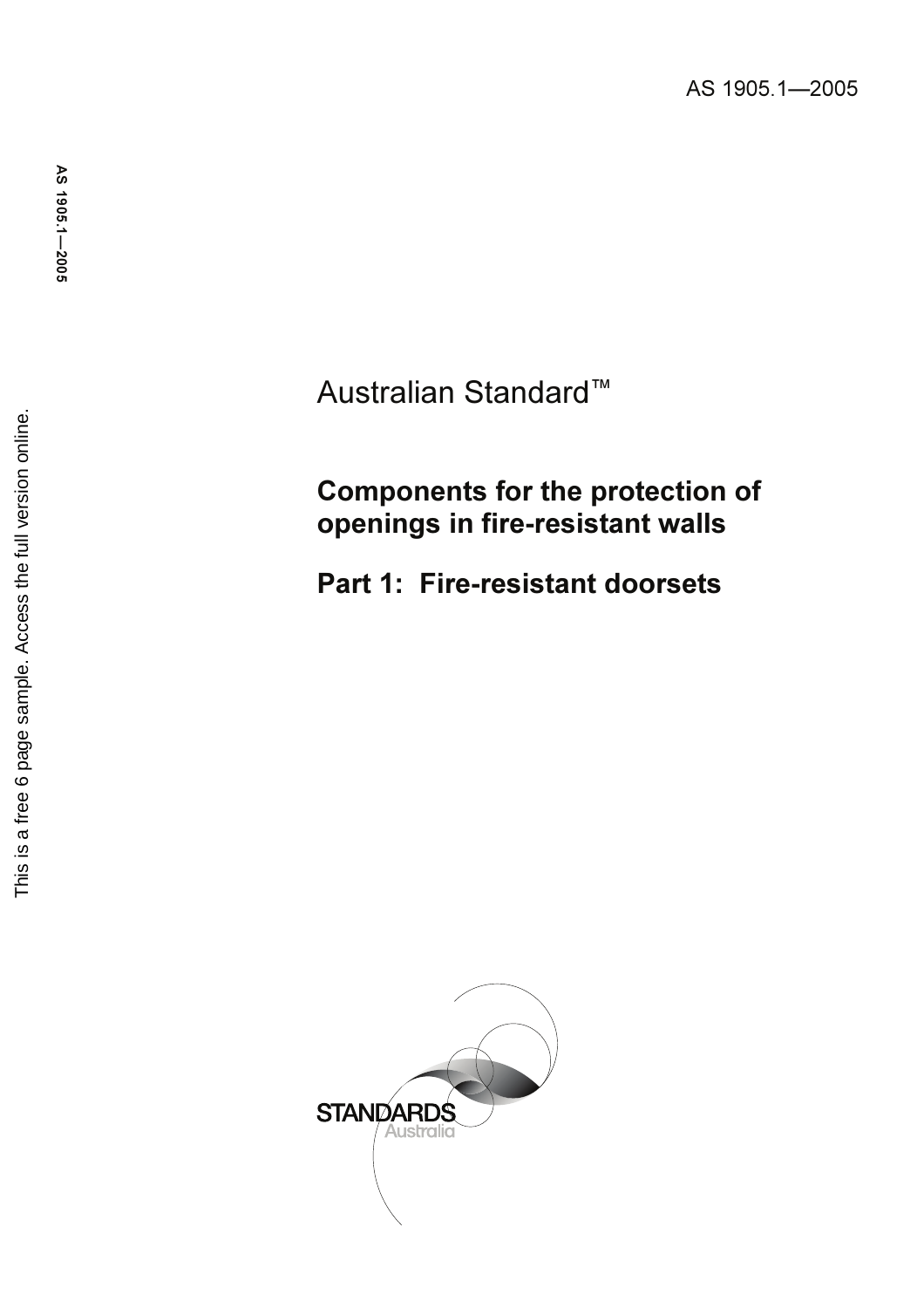This Australian Standard was prepared by Committee FP-019, Passive Fire Protection. It was approved on behalf of the Council of Standards Australia on 7 July 2005.

This Standard was published on 9 September 2005.

The following are represented on Committee FP-019:

Architectural Hardware Industry Association Australasian Fire Authorities Council Australian Building Codes Board Australian Chamber of Commerce and Industry Australian Industry Group Building Research Association of New Zealand CSIRO Manufacturing and Infrastructure Technology Fire Protection Association Australia Fire Protection Association New Zealand

#### Keeping Standards up-to-date

Standards are living documents which reflect progress in science, technology and systems. To maintain their currency, all Standards are periodically reviewed, and new editions are published. Between editions, amendments may be issued. Standards may also be withdrawn. It is important that readers assure themselves they are using a current Standard, which should include any amendments which may have been published since the Standard was purchased.

Detailed information about Standards can be found by visiting the Standards Web Shop at www.standards.com.au and looking up the relevant Standard in the on-line catalogue.

Alternatively, the printed Catalogue provides information current at 1 January each year, and the monthly magazine, The Global Standard, has a full listing of revisions and amendments published each month.

Australian Standards™ and other products and services developed by Standards Australia are published and distributed under contract by SAI Global, which operates the Standards Web Shop.

We also welcome suggestions for improvement in our Standards, and especially encourage readers to notify us immediately of any apparent inaccuracies or ambiguities. Contact us via email at mail@standards.org.au, or write to the Chief Executive, Standards Australia, GPO Box 476, Sydney, NSW 2001.

This Standard was issued in draft form for comment as DR 04098.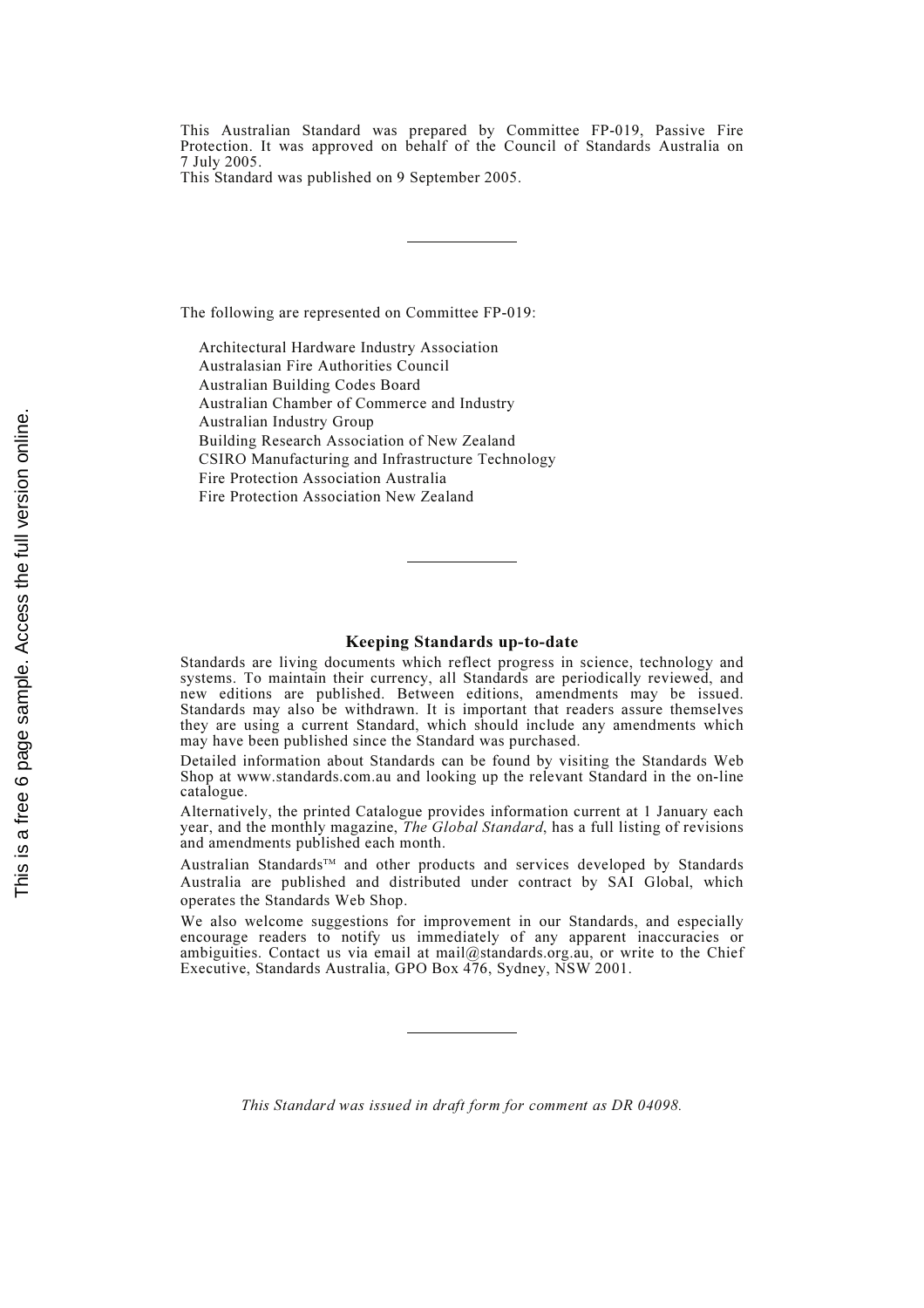# Australian Standard™

# Components for the protection of openings in fire-resistant walls

# Part 1: Fire-resistant doorsets

First published in Australia as AS CA57.1—1972. Revised and redesignated AS 1905.1—1976. Fourth edition 1990. First published in New Zealand as part of NZS 1188:1954. Revised and redesignated in part as NZS 4232.1:1988. AS 1905.1—1990 and NZS 4232.1:1988, jointly revised, amalgamated and designated AS/NZS 1905.1:1997. AS/NZS 1905.1:1997 revised and redesignated as AS 1905.1—2005.

#### COPYRIGHT

© Standards Australia

All rights are reserved. No part of this work may be reproduced or copied in any form or by any means, electronic or mechanical, including photocopying, without the written permission of the publisher.

Published by Standards Australia GPO Box 476, Sydney, NSW 2001, Australia ISBN 0 7337 6846 6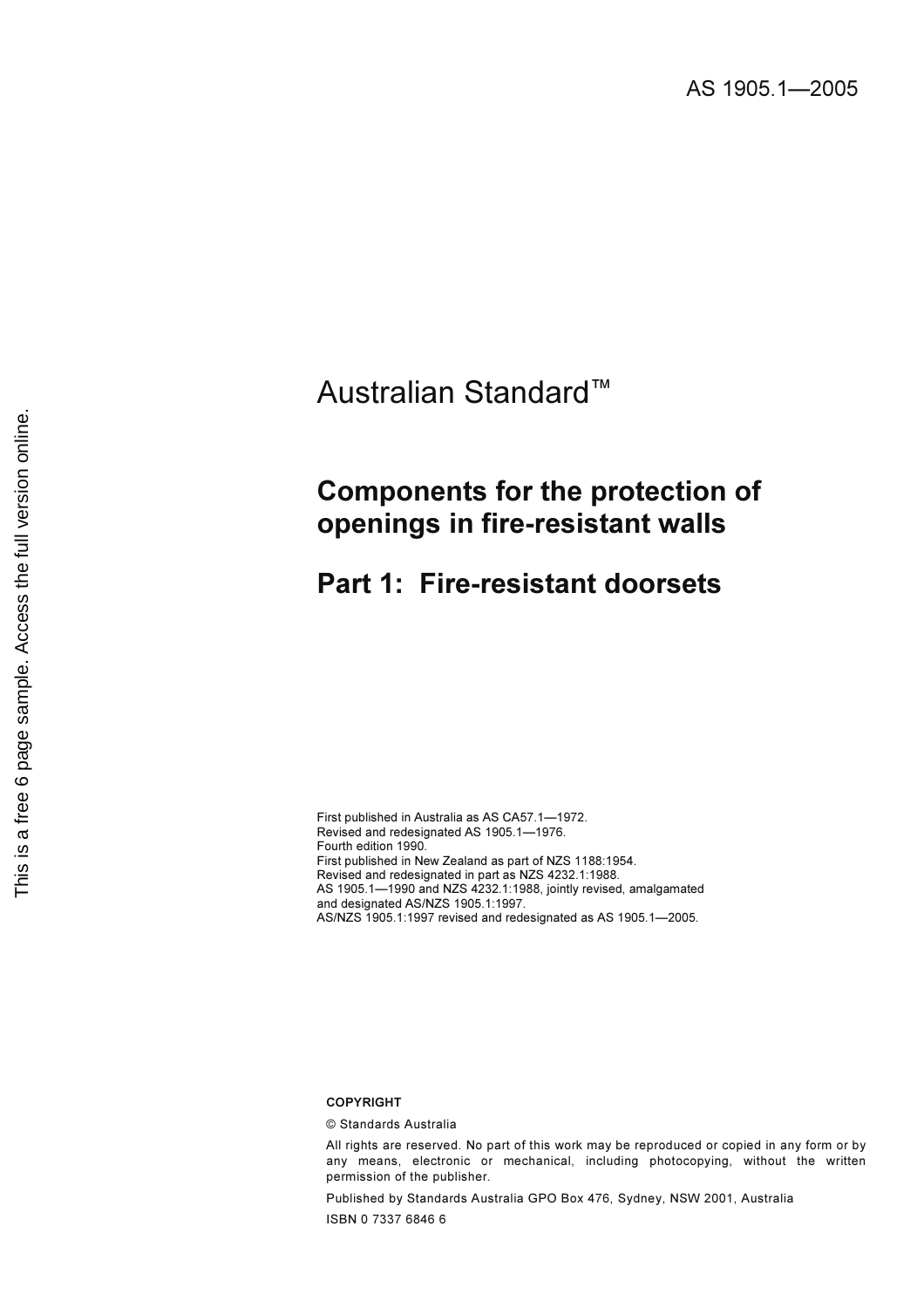### PREFACE

This Standard was prepared by the Joint Standards Australia/Standards New Zealand Committee FP-019, Passive Fire Protection, to supersede AS/NZS 1905.1:1997.

After consultation with stakeholders in both countries, Standards Australia and Standards New Zealand decided to develop this Standard as an Australian Standard rather than an Australian/New Zealand Standard.

The objective of this Standard is to provide manufacturers, suppliers and installers with minimum requirements for the construction and installation of fire-resistant doorsets designed to protect the openings in walls and elements of construction that are required to resist the passage of fire.

Committee FP-019 is currently developing an additional option for testing door hardware and non-essential door seals, proposing that door hardware be assessed for use on generic types fire-resistant doorsets without the need for reference to proprietary types of doorsets. These changes will allow door hardware approvals to be gained independently of the doorset manufacturer, to facilitate a more cost effective and efficient method of assessment. It is anticipated that these changes will be introduced as an amendment within a year of publication of this Standard.

Requirements for standard configurations and permissible variations that do not require assessment have been moved from this Standard to AS 1530.4, Methods for fire tests on building materials, components and structures, Part 4: Fire resistance test of elements of construction, in line with the ISO 834, Fire resistance tests—Elements of building construction Standards. As such, the Standard is to be used in conjunction with the appropriate clauses of AS 1530.4.

The opportunity has also been taken to further refine this Standard, reduce ambiguity and provide clearer advice.

This Standard will be referenced in the Building Code of Australia (BCA) by way of BCA 2006 to be published by 1 May 2006, thereby superseding AS/NZS 1905.1:1997.

The requirements for maintenance of fire-resistant doorsets are covered in a separate Standard designated for that purpose, although reference is made in Section 6 of this Standard to maintenance record systems.

Statements expressed in mandatory terms in notes to tables and figures are deemed to be requirements of this Standard.

This Standard references documents in clauses of both a normative and informative nature. Normative referenced documents, are listed in Clause 1.3 and informative referenced documents are listed in the bibliography.

The term 'informative' has been used in this Standard to define the application of the appendix to which it applies. An 'informative' appendix is only for information and guidance.

This Standard incorporates a Commentary on some clauses. The Commentary directly follows the relevant clause, is designated by 'C' preceding the clause number and is printed in italics in a panel. The Commentary is for information only and does not need to be followed for compliance with the Standard.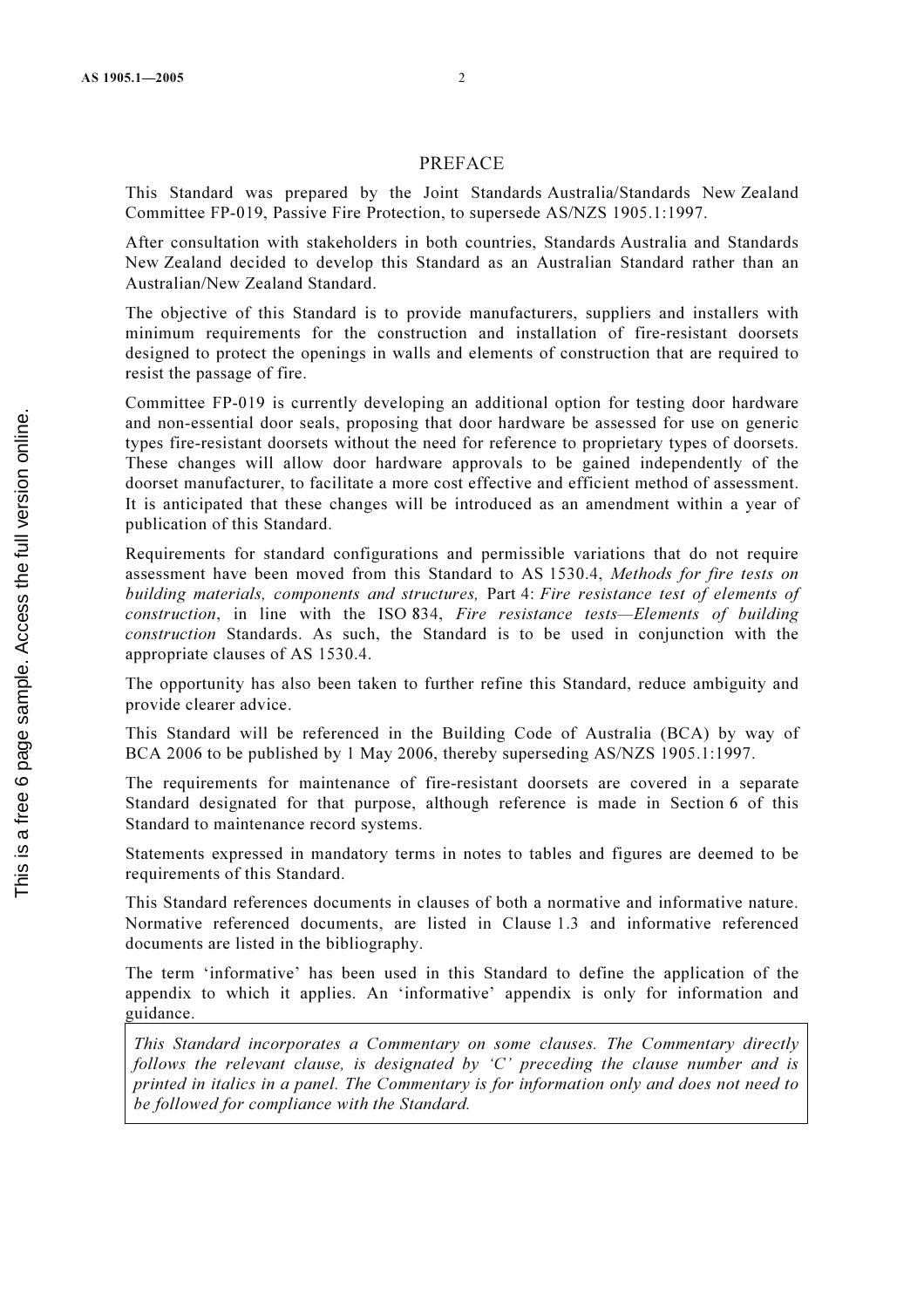# **CONTENTS**

|                   | SECTION 1 SCOPE AND GENERAL                           |  |  |
|-------------------|-------------------------------------------------------|--|--|
| 1.1               |                                                       |  |  |
| 1.2               |                                                       |  |  |
| 1.3               |                                                       |  |  |
| 1.4               |                                                       |  |  |
|                   |                                                       |  |  |
| 2.1               | SECTION 2 DESIGN REQUIREMENTS                         |  |  |
| 2.2               | SIDE-HUNG DOORS, INCLUDING DOUBLE-ACTING DOORSETS  13 |  |  |
|                   |                                                       |  |  |
| 2.3               |                                                       |  |  |
|                   |                                                       |  |  |
|                   | SECTION 4 VARIATIONS FROM THE TESTED SPECIMEN         |  |  |
| 4.1               |                                                       |  |  |
| 4.2               | VARIATIONS PERMITTED SUBJECT TO A FORMAL OPINION 17   |  |  |
|                   | <b>SECTION 5 INSTALLATION</b>                         |  |  |
| 5.1               |                                                       |  |  |
| 5.2               |                                                       |  |  |
| 5.3               |                                                       |  |  |
| 5.4               |                                                       |  |  |
| 5.5               |                                                       |  |  |
| 5.6               |                                                       |  |  |
| 5.7               |                                                       |  |  |
|                   | SECTION 6 MARKING AND OTHER DOCUMENTATION             |  |  |
| 6.1               |                                                       |  |  |
| 6.2               |                                                       |  |  |
| 6.3               |                                                       |  |  |
|                   |                                                       |  |  |
|                   |                                                       |  |  |
| <b>APPENDICES</b> |                                                       |  |  |

| A             |                                                          |  |  |
|---------------|----------------------------------------------------------|--|--|
| B             | INFORMATION TO BE SUPPLIED WITH ENQUIRIES AND ORDERS  34 |  |  |
| $\mathcal{C}$ | SUPPLEMENTARY NOTES ON THE SELECTION OF DOOR CLOSERS FOR |  |  |
|               |                                                          |  |  |
| D             | METHODS FOR FIXING FIRE-RESISTANT DOORFRAMES TO EXISTING |  |  |
|               |                                                          |  |  |
| E             | FIRE DOOR CERTIFICATE AND SCHEDULE OF EVIDENCE OF        |  |  |
|               |                                                          |  |  |
|               |                                                          |  |  |
|               |                                                          |  |  |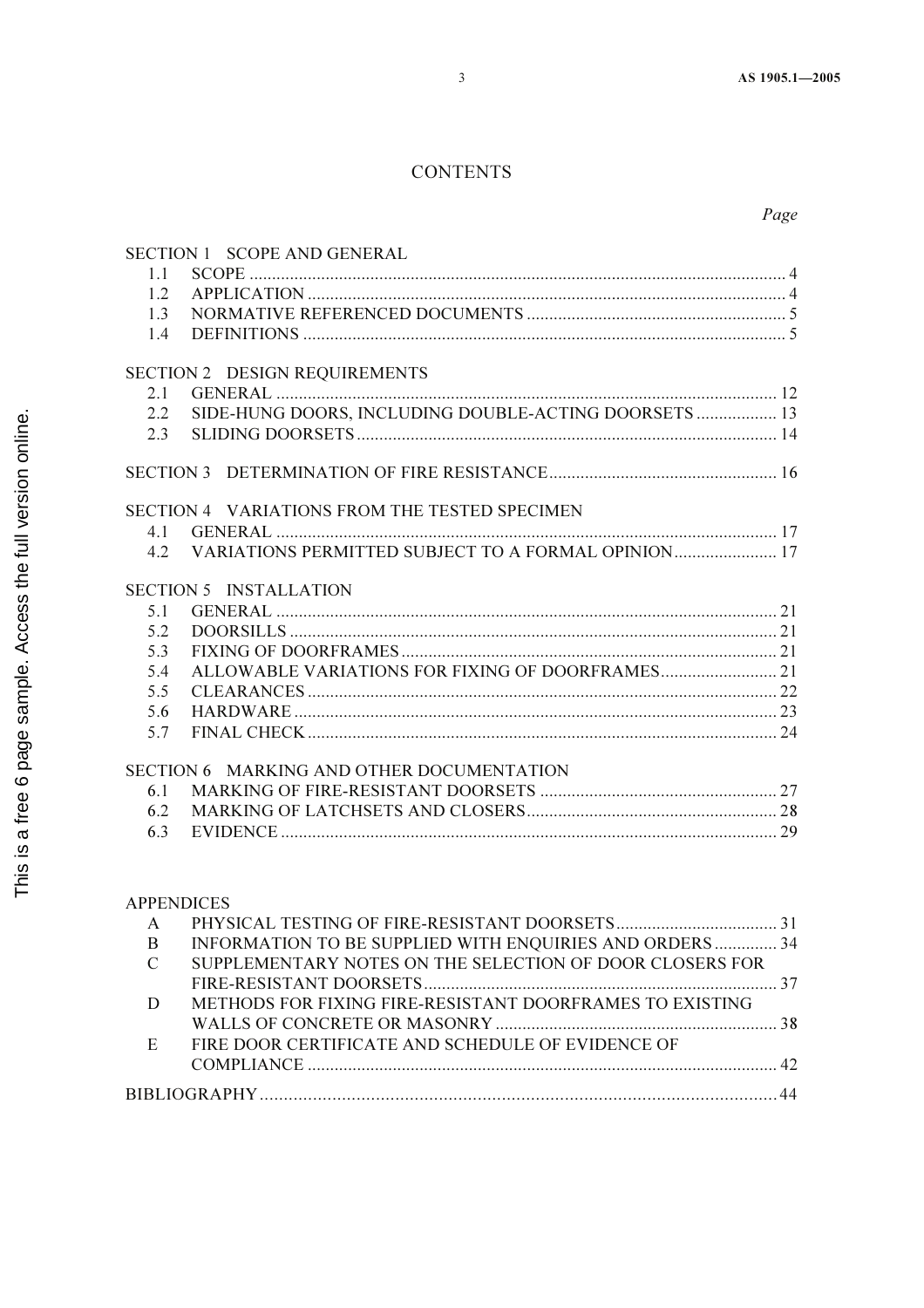## STANDARDS AUSTRALIA

## Australian Standard

Components for the protection of openings in fire-resistant walls

### Part 1: Fire-resistant doorsets

SECTION 1 SCOPE AND GENERAL

### 1.1 SCOPE

This Standard specifies requirements for the construction and installation of fire-resistant doorsets used to protect openings in walls and partitions that are required to resist the passage of fire. It also applies to transom panels over doors, where the panels are contained within the doorframe and form part of the doorset.

This Standard does not apply to lift-landing doors.

NOTES:

- 1 Where it is intended to install the fire-resistant doorset in high-traffic areas, it is recommended that it be tested in accordance with Appendix A prior to fire testing and that it complies with the requirements set out therein.
- 2 Durability designations for locksets and methods for their cycle testing, for minimal, moderate and high frequency usage, are given in AS 4145.2.
- 3 Manufacturers of fire-resistant doorsets are strongly encouraged to implement quality control systems in accordance with AS/NZS ISO 9001. Guidance on the introduction and maintenance of suitable quality systems is given in AS/NZS ISO 9000 and AS/NZS ISO 9004.
- 4 Guidance on information that should be supplied with an enquiry or order is given in Appendix B.
- 5 Requirements governing lift-landing doors are given in AS 1735.11.
- 6 A panel above a doorset, which is not contained within the doorframe, is considered as being part of the wall and is therefore subject to the structural adequacy, integrity and insulation requirements set out in the Building Code of Australia (BCA).
- 7 A transom or mullion within a doorframe may be permanently fixed to the side members of the frame or may be removable by means of mechanical fixing.
- 8 A smoke control system (or other external environmental conditions) can impose loads greater than 5 N on the strike. In such circumstances, a substantially greater resistance force may be required of the strike to ensure the door remains in the latched position during a fire emergency.
- 9 This Standard does not include the evaluation of smoke leakage under ambient and medium temperature exposures. Other Standards such as AS/NZS 1530.7 may be used for evaluating the potential for smoke spread.

### 1.2 APPLICATION

This Standard is intended to complement the fire-protection requirements of the *Building* Code of Australia (BCA) and to be used with the appropriate clauses of AS 1530.4.